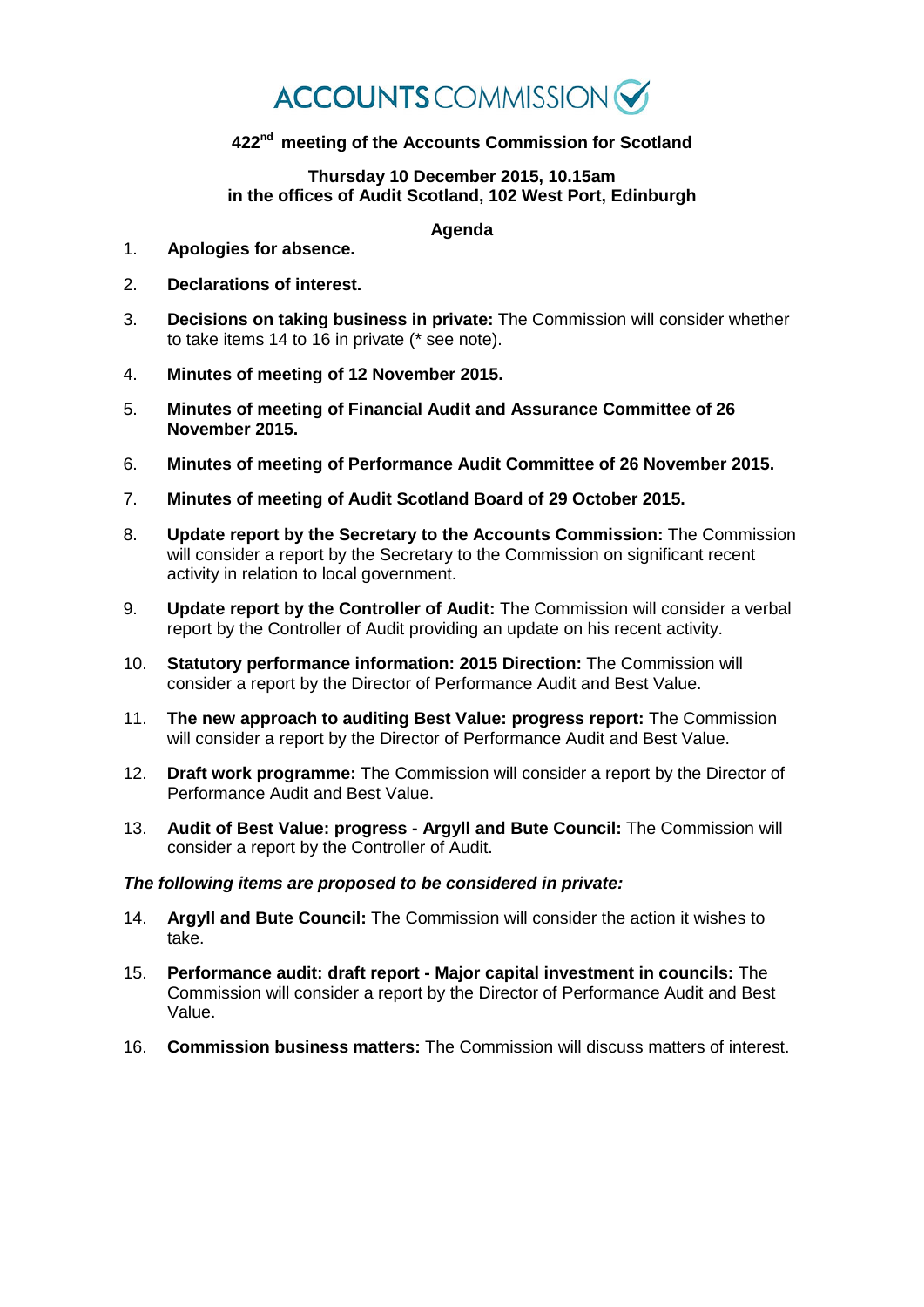- \* It is proposed that items 14 to 16 be considered in private because:
	- Item 14 requires the Commission to consider actions in relation to a report by the Controller of Audit. The Commission is then obliged by statute to inform the council in question of its decision, which the Commission does before making the decision public.
	- Item 15 proposes a draft performance audit report, which the Commission is to consider and consult appropriately with stakeholders if necessary before publishing.
	- Item 16 may be required if there are any confidential matters that require to be discussed outwith the public domain. The Chair will inform the meeting in public at the start of the meeting if this item is required and what it covers.